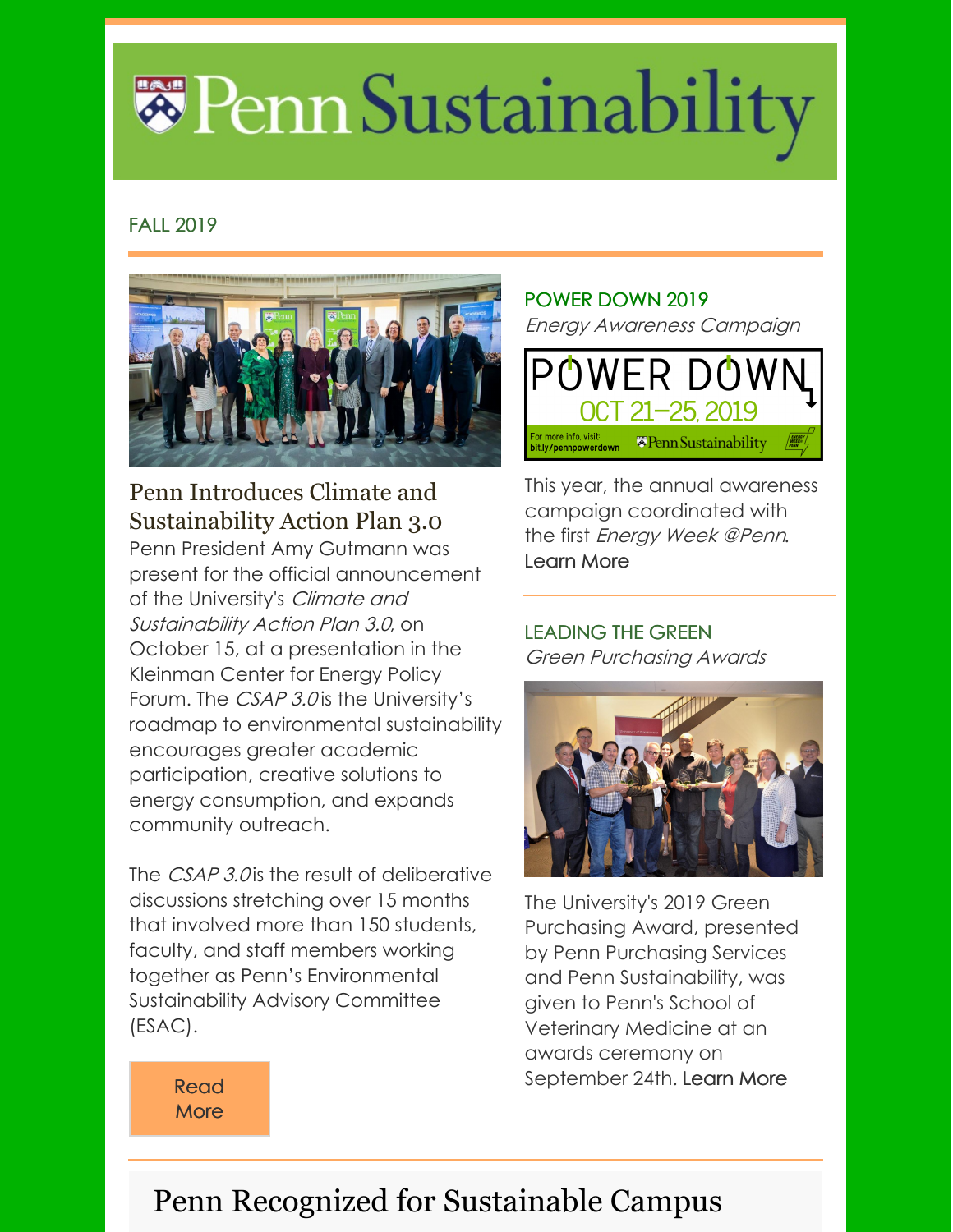## Efforts by AASHE

Penn has been recognized as a top performer in the 2019 Sustainable Campus Index (SCI), a publication from the Association for the Advancement of Sustainability in Higher Education (AASHE). Penn received high scores in the areas of Transportation and Diversity and Affordability. [Learn](https://www.sustainability.upenn.edu/news/penn-once-again-recognized-top-performing-university-aashe) more



# Where does Penn's energy come from?

At the Energy at Penn lunch on Wednesday, October 23rd, attendees learned where Penn's energy comes from, FRES' efforts to reduce energy use and carbon emissions, and how building occupants can help to conserve energy. [Learn](https://www.sustainability.upenn.edu/news/energy-penn-lunch-session) more



# Group Cleanups Tackle Cigarette Butts

Throughout summer 2019, Penn Sustainability co-sponsored a series of Rubbish Cleanups on Penn's campus, focusing on tobacco litter. [Learn](https://www.sustainability.upenn.edu/news/cigarette-butt-clean-volunteer-opportunities) more



## Move In Green 2019

25 student volunteers came together to provide educational outreach and hands-on recycling assistance to new and returning students moving into their college houses. [Learn](https://www.sustainability.upenn.edu/news/move-green-2019) more



#### CSAP 3.0 Infographics

If a picture is worth 1,000 words,